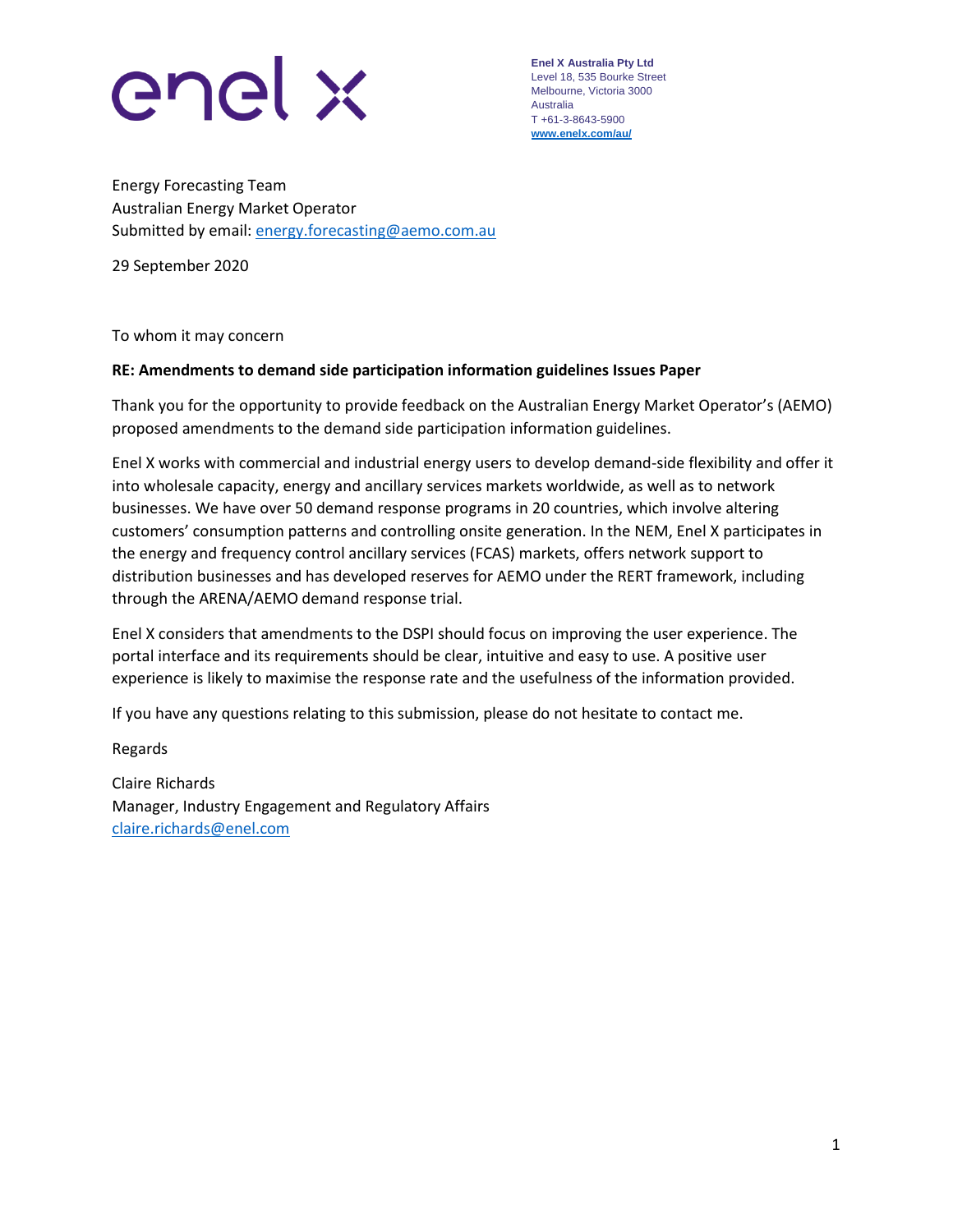## **Table 1: Comments on the consultation questions**

|                | <b>Consultation question</b>                                                                                                                                                                                                                                                                                                                                                                                                                                                                                                                                                                                                            | <b>Enel X's view</b>                                                                                                                                                                                                                                                                                                                                                                                                                                                                                                                                                                                                                                                                                                                                                                                                                                                                                                                                                             |  |  |  |
|----------------|-----------------------------------------------------------------------------------------------------------------------------------------------------------------------------------------------------------------------------------------------------------------------------------------------------------------------------------------------------------------------------------------------------------------------------------------------------------------------------------------------------------------------------------------------------------------------------------------------------------------------------------------|----------------------------------------------------------------------------------------------------------------------------------------------------------------------------------------------------------------------------------------------------------------------------------------------------------------------------------------------------------------------------------------------------------------------------------------------------------------------------------------------------------------------------------------------------------------------------------------------------------------------------------------------------------------------------------------------------------------------------------------------------------------------------------------------------------------------------------------------------------------------------------------------------------------------------------------------------------------------------------|--|--|--|
|                | Summary of proposed changes to the DSPI Guidelines                                                                                                                                                                                                                                                                                                                                                                                                                                                                                                                                                                                      |                                                                                                                                                                                                                                                                                                                                                                                                                                                                                                                                                                                                                                                                                                                                                                                                                                                                                                                                                                                  |  |  |  |
| $\mathbf{1}$   | Proposed changes to the Potential Response field:<br>Optional for DSP program categories which AEMO understands<br>٠<br>are not yet well understood, and therefore difficult for a<br>participant to estimate<br>Mandatory for DSP program categories that are well<br>$\bullet$<br>understood, and it is reasonable to expect an estimate from the<br>participant<br>DSP response estimates are mandatory for all but the market<br>exposed customers and programs with customers on fixed Time-<br>Of-Use tariffs<br>Split the question into two separate components: maximum<br>potential response and firm (or contracted) response | We agree that this portal, and DSP in general, is still not well<br>understood across the industry, and therefore response fields<br>should be optional wherever possible.<br>DSP will constantly be evolving, and we will continually be<br>developing new DSP resources in future. We will not always have all<br>the relevant information for the DSPIP at any given time.<br>AEMO should err on the side of caution in making too many<br>categories and response fields "mandatory" as this will dilute the<br>response rate and quality of responses.<br>Fields should be optional unless AEMO can demonstrate that it<br>needs to know the information for the purposes of system security<br>and reliability. The questions need to be simple to respond to and<br>not too onerous on Market Participants to avoid administrative<br>burden.<br>Enel X is comfortable with AEMO differentiating between maximum<br>potential response and firm (or contracted) response. |  |  |  |
| $\overline{2}$ | AEMO believes WDR and RRO to effectively be mutually exclusive in<br>the context of a site performing DSP. To meet both requirements,<br>AEMO proposes adding a mutually exclusive selection for current<br>and future DSP programs with the following wording:<br>• The DSP program is currently (or will be) in WDR.<br>• The DSP program is currently (or will be) a registered RRO<br><b>Qualifying Contract.</b>                                                                                                                                                                                                                   | No comment.                                                                                                                                                                                                                                                                                                                                                                                                                                                                                                                                                                                                                                                                                                                                                                                                                                                                                                                                                                      |  |  |  |
|                | • Neither.                                                                                                                                                                                                                                                                                                                                                                                                                                                                                                                                                                                                                              |                                                                                                                                                                                                                                                                                                                                                                                                                                                                                                                                                                                                                                                                                                                                                                                                                                                                                                                                                                                  |  |  |  |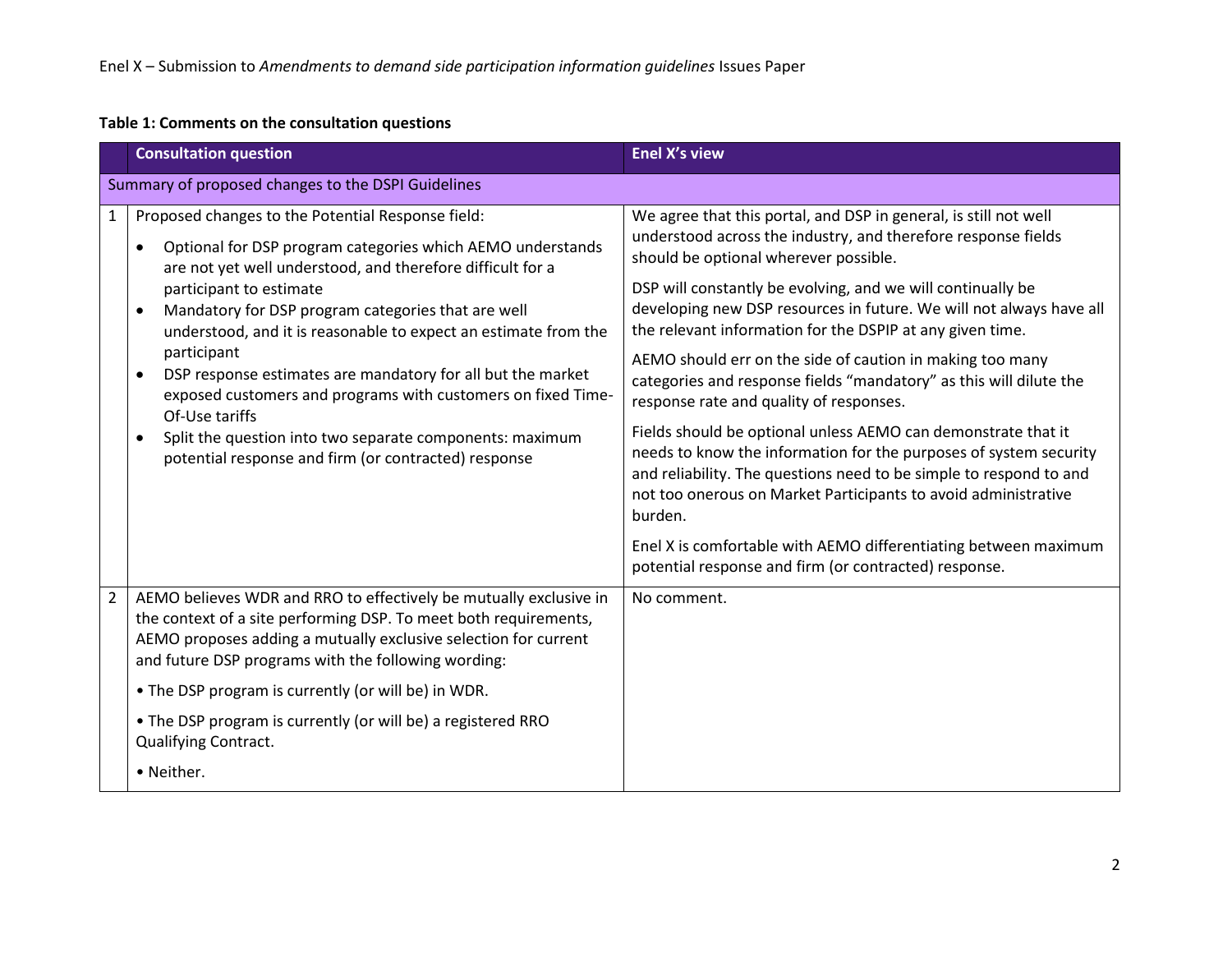|                | AEMO invites submissions on whether the WDR and RRO are in fact<br>mutually exclusive, and whether the above is reasonable.                                                                                                                                                                                             |                                                                                                                                                                                                                                                                                                  |
|----------------|-------------------------------------------------------------------------------------------------------------------------------------------------------------------------------------------------------------------------------------------------------------------------------------------------------------------------|--------------------------------------------------------------------------------------------------------------------------------------------------------------------------------------------------------------------------------------------------------------------------------------------------|
| 3              | Updating DSP program categories:<br>Removing 'Connections with energy storage.'<br>Changing 'Larger connections and programs" to 'Not elsewhere<br>classified.'<br>Making the DSP Program categories more generic to reflect the<br>type of control or signalling for response independent of the<br>organisation type. | Enel X supports AEMO's proposed approach.                                                                                                                                                                                                                                                        |
| 4              | To align with the WDR rule change; a Load-on field will also be<br>included in this DSPI Portal update to support AEMO's identification<br>of programs that include loads, embedded generation and storage<br>that are flexible at times of minimum demand (or responding to<br>low/negative spot prices in general)    | Enel X supports AEMO's proposed approach.                                                                                                                                                                                                                                                        |
| 5              | Replace the two text fields with specific responses                                                                                                                                                                                                                                                                     | Enel X agrees with this approach in principle, but in our view only<br>the following should be mandatory fields:<br>Name of program<br>$\bullet$<br>NEM region<br>$\bullet$<br>Maximum response / firm MW<br>$\bullet$                                                                           |
| 6              | Options for the DSPI Portal timing.<br>. Retain the current April-only submission window.<br>• Have the portal open year-round to support participant entry at<br>any time.                                                                                                                                             | Enel X supports having the portal open year-round to support<br>participant entry if it provides value to AEMO operations for<br>upcoming summers. Our preference would be to have submission<br>window that does not coincide with a holiday period, when internal<br>resources may be limited. |
| $\overline{7}$ | Changes to the way data is uploaded to adjust the Region field (and<br>any other fields if applicable).                                                                                                                                                                                                                 | There should be a simple upload process with a simple CSV<br>template.                                                                                                                                                                                                                           |
| 8              | Tariffs used for demand response<br>• In the statistics, AEMO will present for each region (as in Section<br>$3.7$ above):<br>i. Number of customers on time-of-use tariffs reported by NSPs.                                                                                                                           | No comment.                                                                                                                                                                                                                                                                                      |